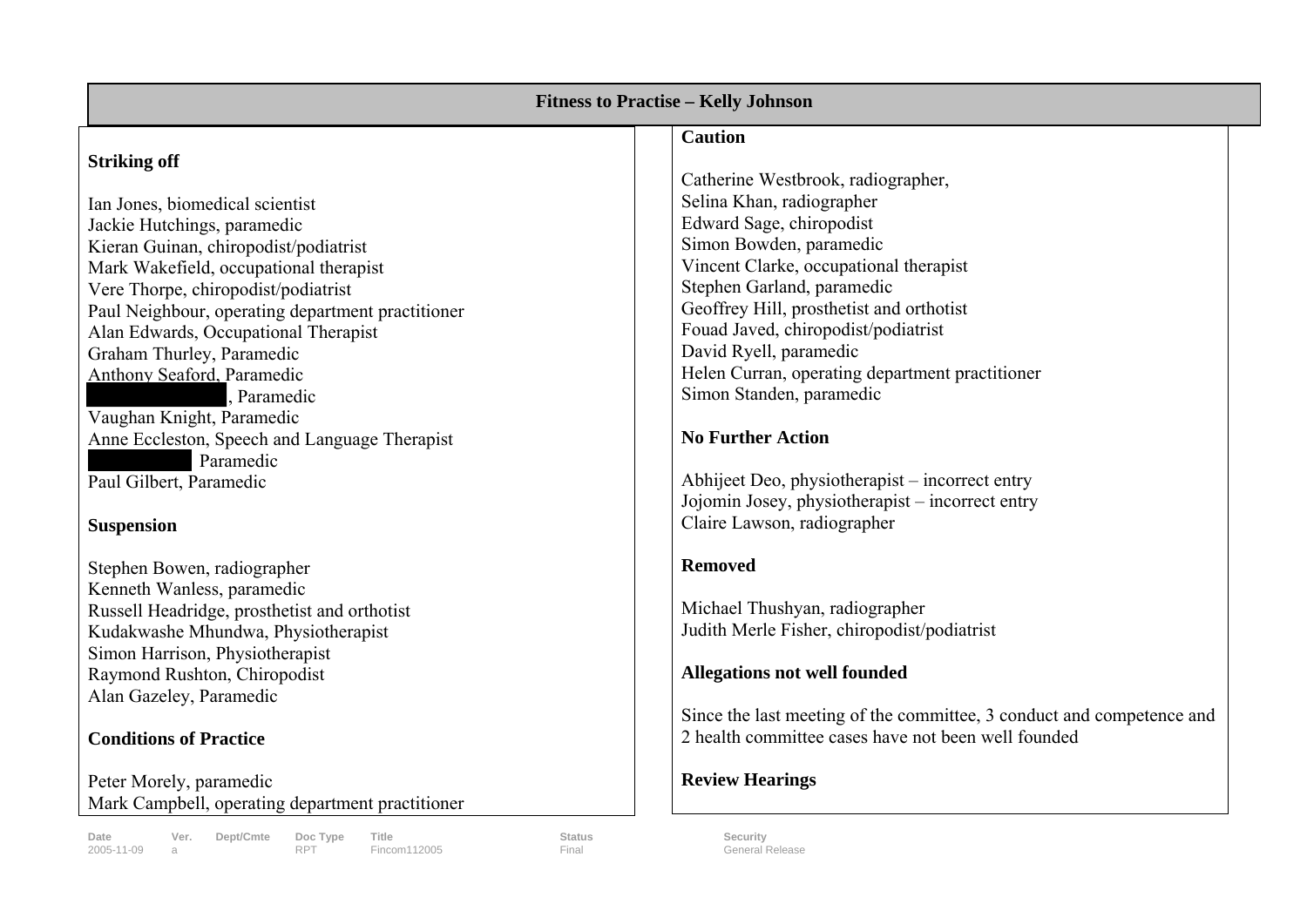Merlin Jose, physiotherapist, suspension revoked Jennifer Moy, physiotherapist, suspension revoked Julie Pring, conditions of practice, conditions of practice extended Natasha Gorringe, chiropodist/podiatrist, suspension revoked and struck off

Matthew Smith, radiographer, suspension revoked and struck off Sarah Turgoose, biomedical scientist, suspension extended Christina Reyburn, speech and language therapist, conditions of practice

Palewatte Ratnasiri, physiotherapist, conditions of practice extended Fraymond Mayunga, physiotherapist, conditions of practice revoked and suspended

Gaynor McAllister, occupational therapist, suspension continued Fadayome Alade, physiotherapist, suspension continued Shirely Fograty, occupational therapist, suspension continued Douglas Sinclair, physiotherapist, conditions of practice revoked, suspension imposed

Rabea Yousaf, biomedical scientist, suspension continued Timothy Hulley, biomedical scientist, conditions of practice revoked Ian Carville, paramedic, conditions of practice revoked

#### **Interim Orders**

Interim Orders have been granted in the following cases:

Matthew Hankin, physiotherapist David Pratt, biomedical scientist Richard Fitch, operating department practitioner Benjamin Lavender, operating department practitioner John Haslam, clinical scientist David Wright, paramedic Andrew Read, paramedic

The following interim orders have been reviewed:

Date **Solution Contains Ver.** Dept/Cmte Doc Type Title Status Status Status Security 2005-11-09 a RPT Fincom112005 Final General Release

Rachel Winnard \*2 Kay Cousins David Pratt Karl Tett Paul Gilbert Fiona Kuhns\*2 Mohammed Khokar Prajake Nawathe Kathryn Crain June Elliot Gavin Hall Andrew Myers Bhavari Kilaru

#### **Investigating Committee**

100 allegations were received between April and July 2006. Panels of the Investigating Committee considered 95 cases between April and July 2006. There is a current case to answer rate of 67%. The case to answer rate for April 2005-March 2006 was 58%. At the end of July there were 171 cases within the remit of the Investigating Committee

#### **Conduct and Competence Committee**

At the end of July there were 109 cases within the remit of the Conduct and Competence Committee

#### **Health Committee**

At the end of July there were 7 cases within the remit of the Health Committee

## **Review Hearings**